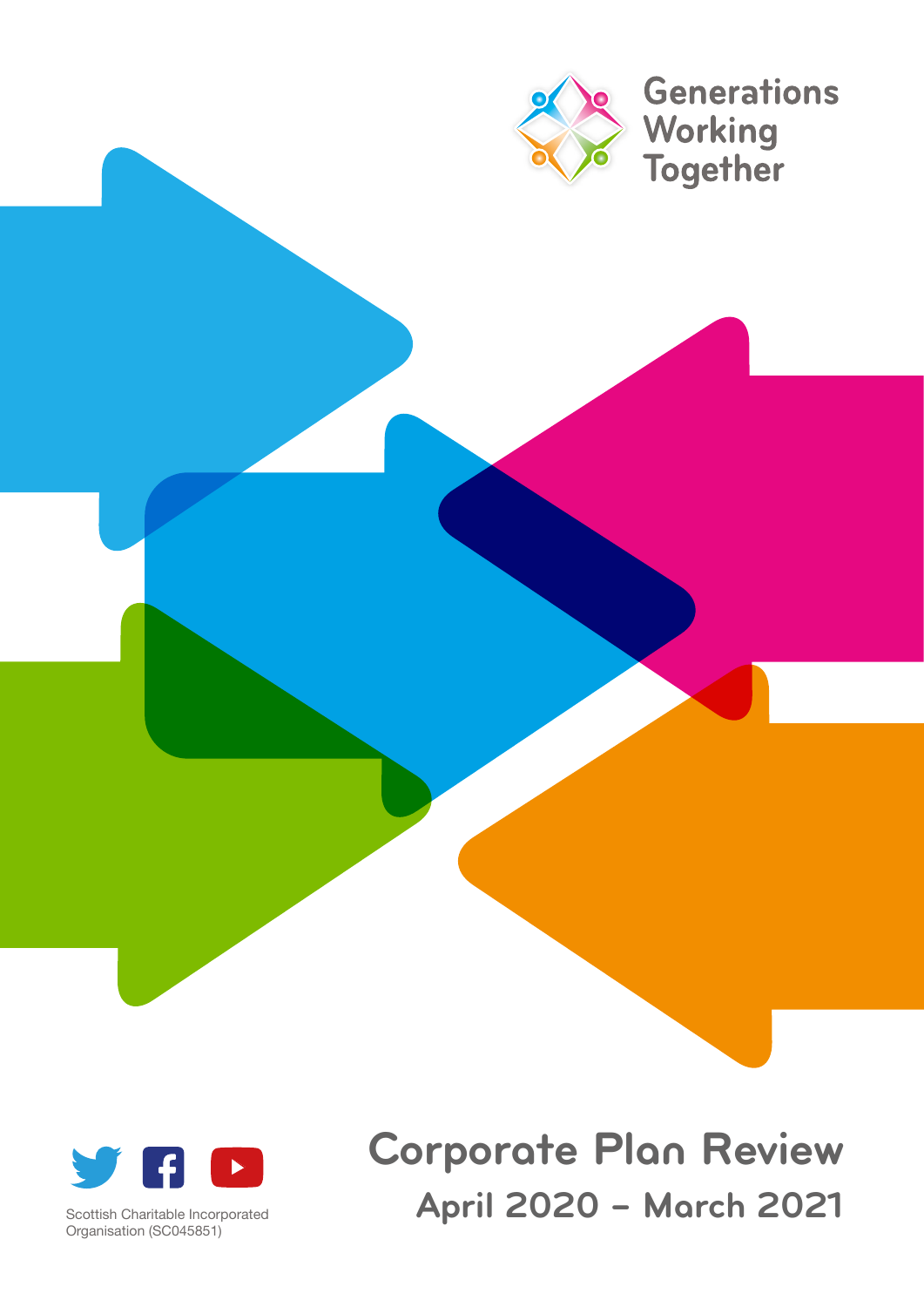### **Introduction**

#### In Summer 2020 we published our Corporate Plan for 2020–2025. This Review reports on the progress that we have made over the last year and updates our priorities for the future.

The past year has been challenging in many ways, it has however also brought opportunity and seen progress in a number of important areas. We are pleased to share that progress with you.

We look forward to another productive year in 2021-22.

#### **About Us**

Generations Working Together (GWT) is the national expert centre for intergenerational practice across Scotland. Our mission is to develop, expand and improve intergenerational practice across the country.

Our vision is to live in a Scotland where different generations are more connected, and everyone has the opportunity to build relationships that help to create a fairer society.

#### **How We Work**

We strive to provide the highest level of service to all our stakeholders and to be the best organisation that we can be, providing maximum public value.

All of our work is informed by the following core set of values:



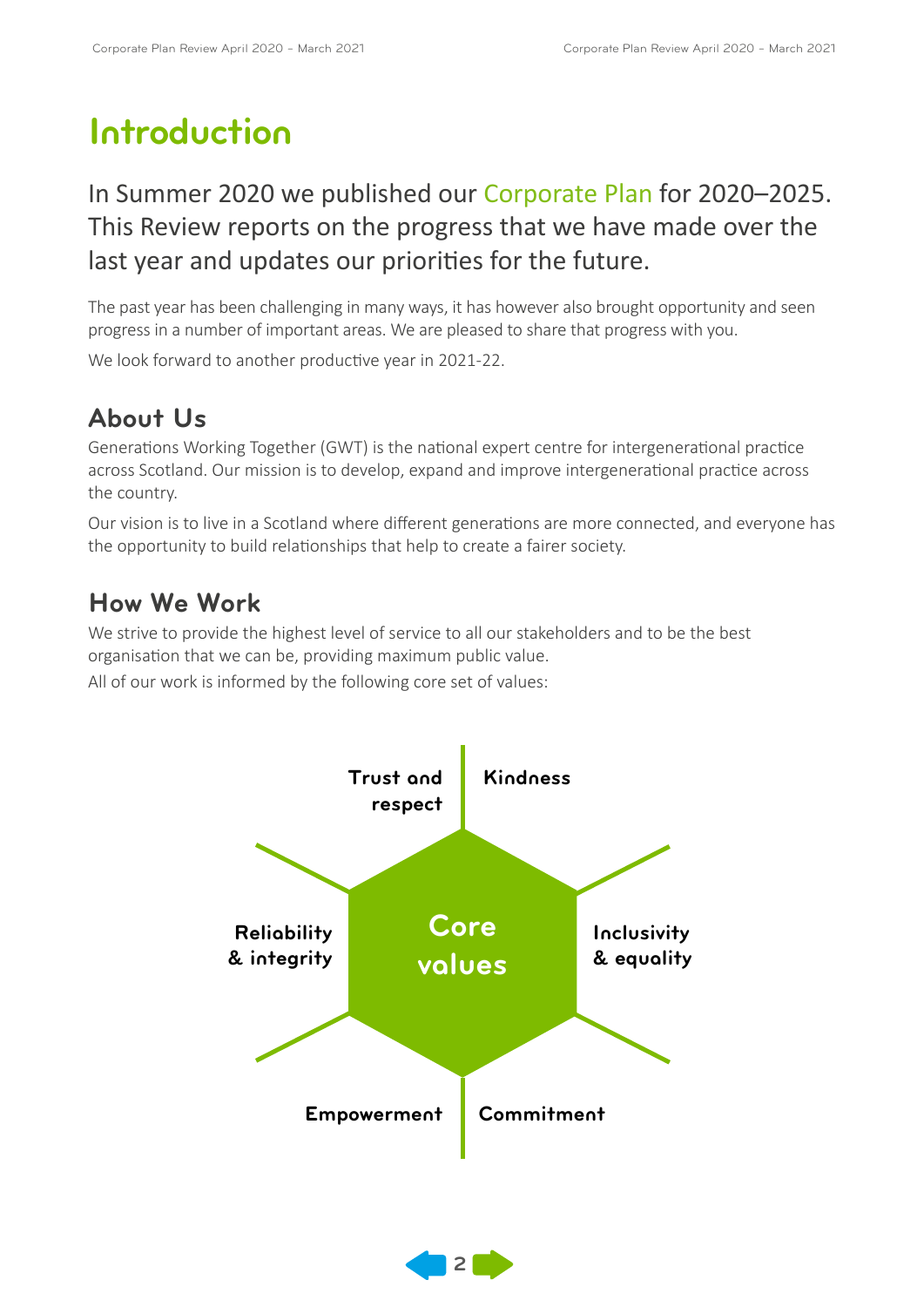#### **Progress and Achievements on our five strategic aims**

#### **1 To enable Scotland to become an intergenerational nation**

#### **Publications**

We have published a number of new resources:

- [Directory of Intergenerational Ideas and Resources](https://generationsworkingtogether.org/resources/directory-of-intergenerational-ideas-and-resources-second-edition)
- [Art themes for intergenerational activities](file:///Users/GusCampbell/Desktop/GWT%20Corporate%20Plan%202022/chrome-extension://efaidnbmnnnibpcajpcglclefindmkaj/viewer.html?pdfurl=https%3A%2F%2Fgenerationsworkingtogether.org%2Fdownloads%2F60df25948485e-IG%2520Art%2520Ideas.pdf&clen=4948900&chunk=true)
- [Connecting Generations Online.](https://generationsworkingtogether.org/resources/connecting-generations-online-safely)
- EPALE blog-The Role of Intergenerational Learning in Adult Education
- Online activities launched [Physical Activity Pick and Mix](https://generationsworkingtogether.org/resources/physical-activity-pick-mix) and [Pick a Picture](https://generationsworkingtogether.org/resources/pick-a-picture)

#### **Training development**

- Two International Diploma in Intergenerational Learning Courses were delivered in partnership with the University of Granada
- Five new online courses were launched:
	- What is Intergenerational Work?
	- Overcoming Ageism through an Intergenerational Lens
	- Planning your Intergenerational Project
	- Intergenerational Housing, Places and Spaces
	- Measuring the Impact of Intergenerational Projects
- Two full day intergenerational training sessions were delivered using activities involving cooking, eating, growing and sharing food across the generations
- A number of online learning events were hosted identifying different themes of interest. Topics included connecting through food, volunteering, ageism, care homes, animals, climate change and sport.
- One to one support was given to care home staff encouraging them to create intergenerational connections for their residents.

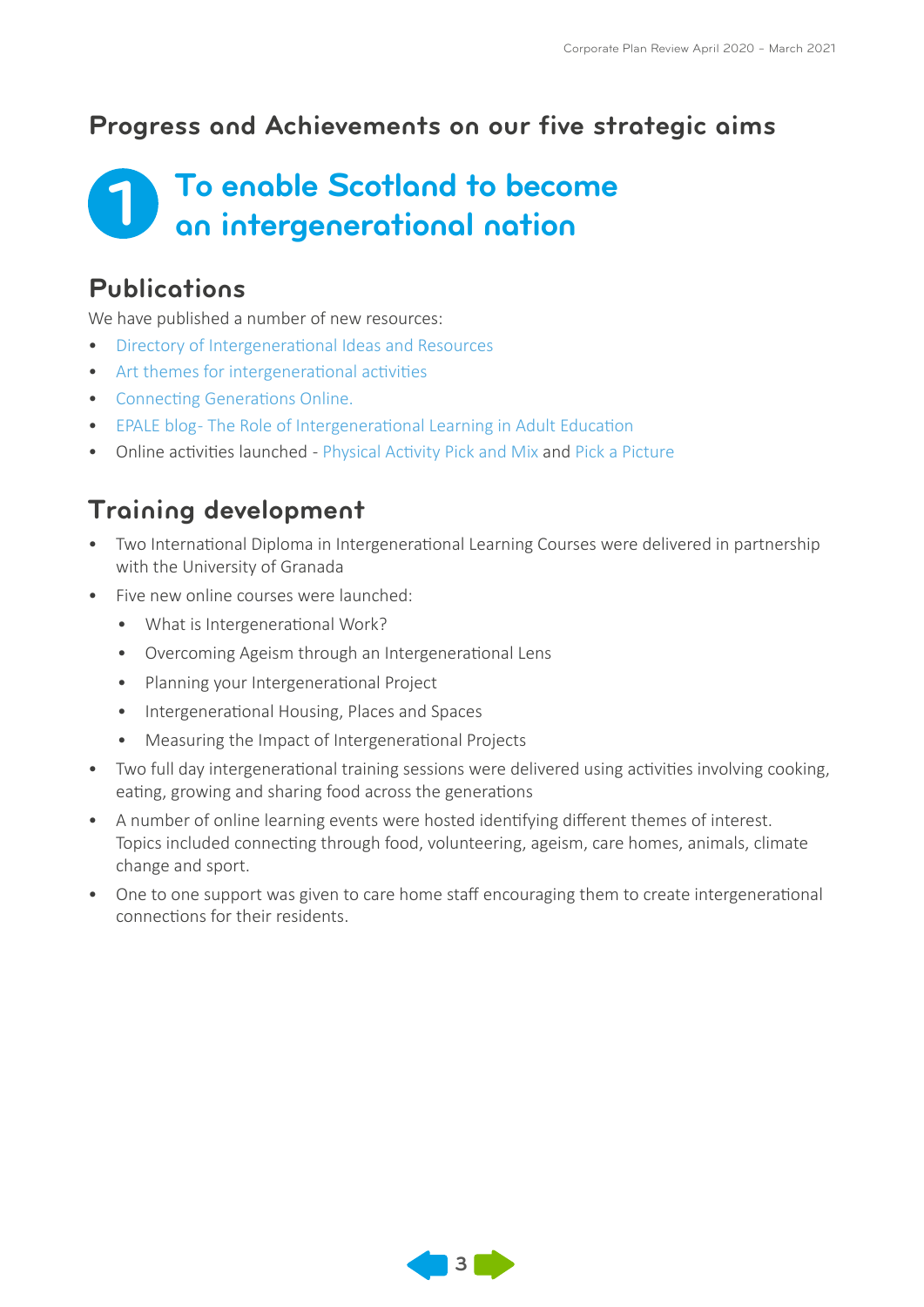#### **Communications**

• Back in March 2021 in partnership with Linking Generations Northern Ireland, Bridging the Generations (Wales) and The Care Family (England), GWT led the successful delivery of the Intergenerational Week campaign. The movement achieved a significant increase in the number of people engaging with the campaign in comparison with the previous year.



Although year 2 of the campaign saw **324,357**, views the number was slightly lower than in the previous year. The reason behind the fall in numbers was due to the advertising budget which was only **16%** of the original budget set back in 2020. GWT is proud to have achieved such high numbers with such a reduced budget.

GWT produced regular [e-bulletins](https://generationsworkingtogether.org/news/newsletter) through-out the year, ensuring that our membership had regular access to information on opportunities, events and good practice. The bulletins also offered a means of sharing important public health information during the pandemic.

GWT worked with SCVO Digital Connecting Scotland supporting people in Scotland to get online as being digital became an essential lifeline for many or our network members and communities.

#### **Conferences and Events**

• Our annual National Conference went online attracting new audiences, extending reach to involve overseas delegates and increasing the number of people participating.

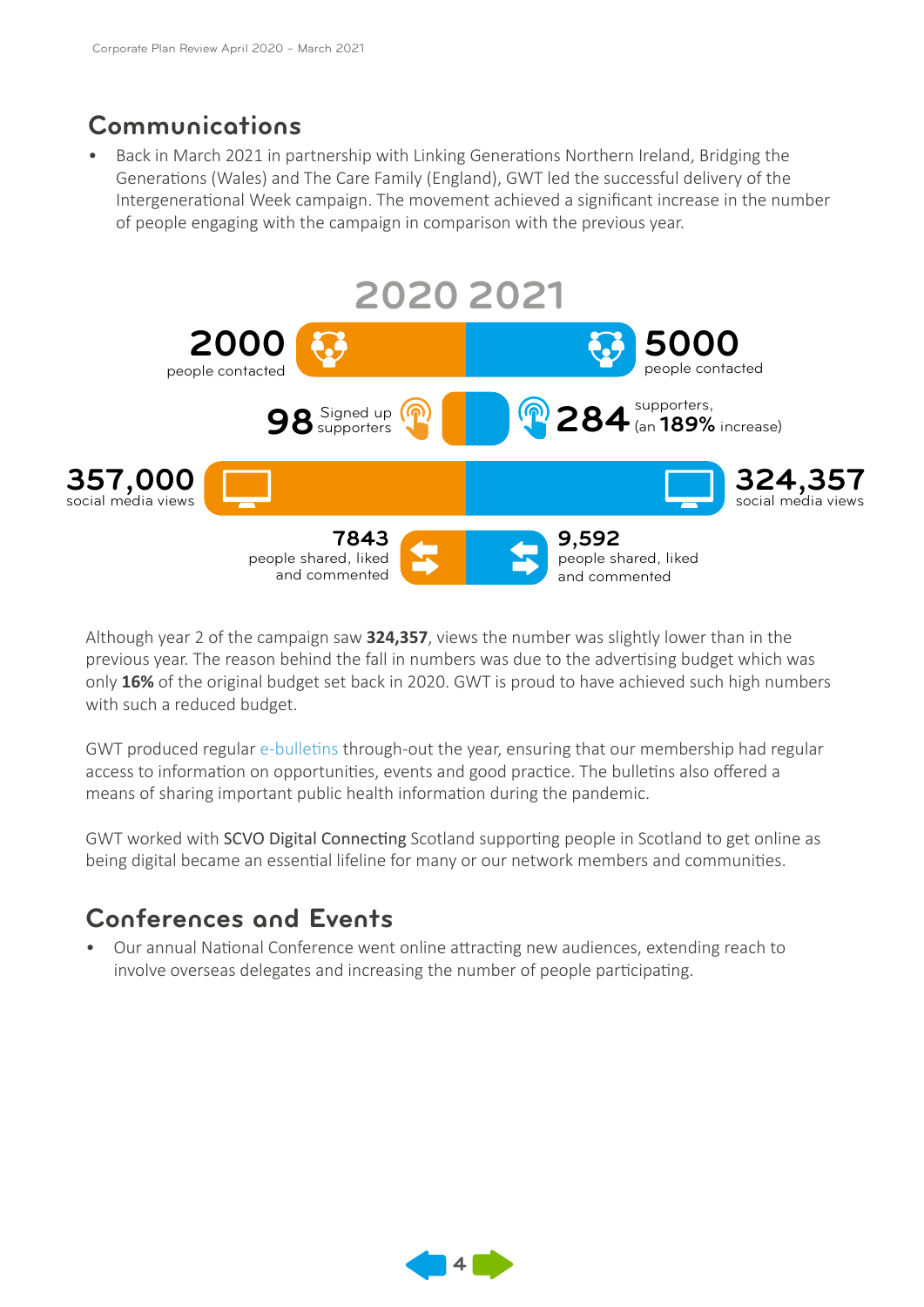# **2 To influence national and local policy in favour of intergenerational practice**

#### **External engagement and relations**

- GWT's Manifesto for an Intergenerational Scotland was launched and shared with all political parties ahead of the 2021 Scottish elections as well as with other agencies active in Scottish civil society.
- The pandemic provided opportunities for GWT to strengthen relationships with professional colleagues across the UK, Europe and wider afield including America and Australia. These partnerships enabled staff to share what was happening across the field of intergenerational work world-wide, learning from each other, sharing resources and firefighting together.

#### **Policy groups and forums**

• Trustees and staff continued to represent GWT at national and local online conferences, meetings and groups particularly during the period when the Scottish Government and others were preparing plans for Covid recovery.

# **To promote, support and increase innovation 3 in intergenerational practice in Scotland**

#### **Research**

• We have continued to work with academic and governmental bodies to promote and support research into the benefits of intergenerational practice

#### **Innovative Projects**

- We continued to work with the Soil Association in delivering Food for Life Get Togethers, using food to connect different generations. GWT provided training to practitioners to promote best practice in developing and delivering intergenerational programmes.
- We completed the third year of an education project based in Perth and successfully secured funding from the Gannochy Trust for a further three-year project involving schools in the Perth & Kinross Area. Funding was also secured to create an intergenerational project in the new Intergenerational Community campus based in Jedburgh, Scottish Borders.

#### **Recognition**

• We successfully delivered our Annual Excellence Awards, which were adapted to reflect the fact that the country was living through a pandemic. The revised Award framework provided an opportunity to recognise the exceptional efforts that practitioners were making to sustain intergenerational work in incredibly difficult circumstances.

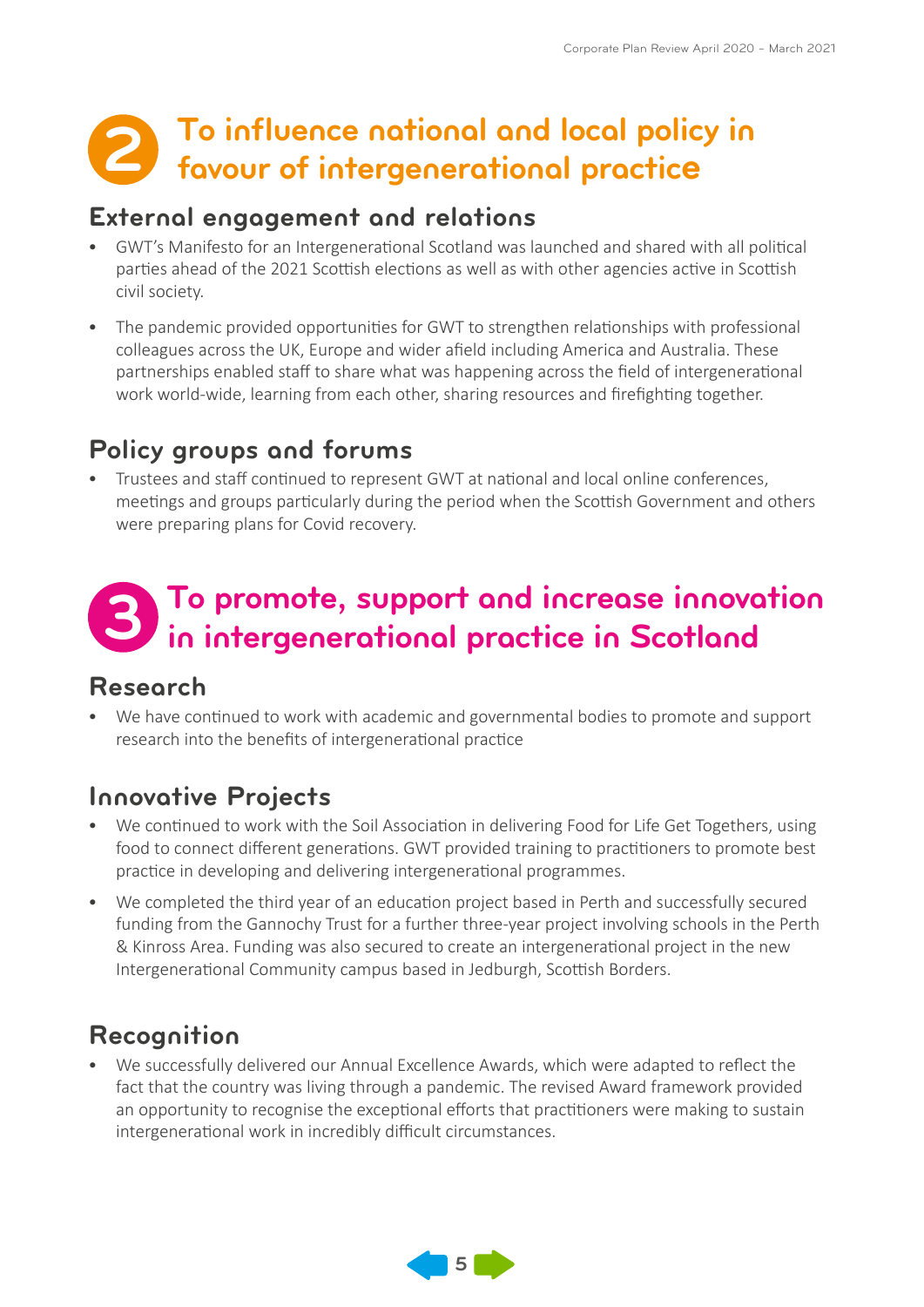

#### **Membership**



#### **Local and National Networks**

- We continued to support 18 local intergenerational networks with a total of **58** network meetings held during the year. There were **698** attendees, an average of **12** per meeting. This result includes 11 additional network meetings on last year's figures seeing an increase of **119** attendees.
- We established four new thematic networks to host conversations around ageism, intergenerational housing, spaces and places and research.
- The pivot to online networking brought significant successes and we are now working to embed the successful elements in our core practice as the nation moves beyond the pandemic and into recovery.

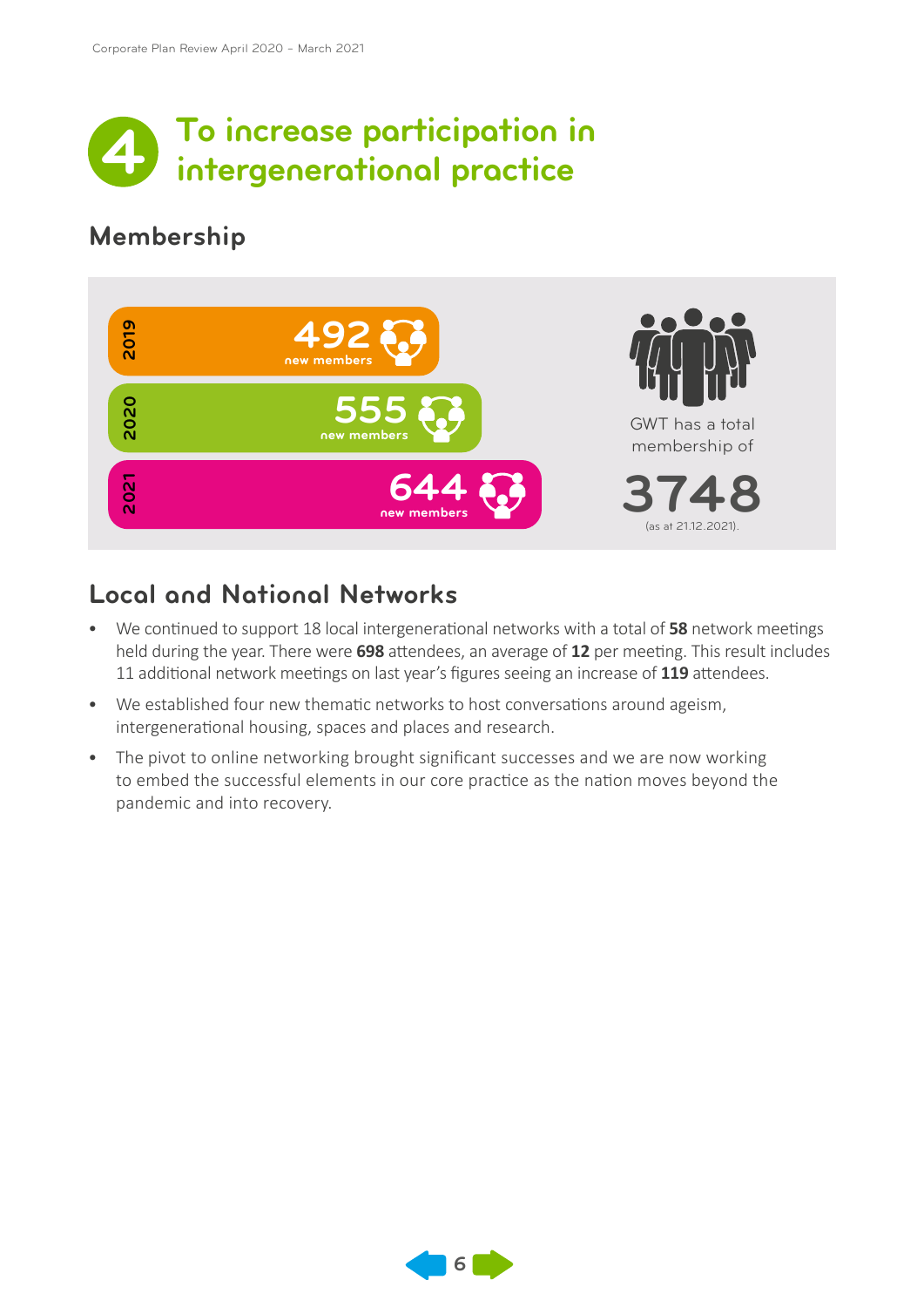

#### **The Board**

- The Board has been successfully meeting online. While this has brought challenges, it has made it easier for volunteer Trustees to attend.
- Progress has been made in diversifying the board improving the age, gender, ethnic and skills balance. The board recognise the continuing importance of this work

#### **Finance**

• Emergency funding from the Scottish Government was secured which enabled GWT to temporarily expand the staff team and undertake additional work to support the intergenerational community and wider society during the pandemic. It has enabled GWT to pivot to home and online working, which allowed us to sustain our work during the pandemic. As a result, GWT is able to "gear up" for more flexible delivery in the future.

#### **Policy**

• We have reviewed and updated policies including: Equality & Diversity, Equal Opportunities, PVG policy, Secure Handling, Hiring Ex-offenders and Referrals.

#### **Planning**

• A summary of our Corporate Plan was published to make its contents more accessible and assist us in communicating our priorities and actions to a number of audiences

#### **Risk Management**

• GWT have strengthened our approach to risk and risk management embedding the consideration and management of risk in the agenda for all of our Board meetings

#### **Accountability**

• GWT have engaged an external contractor to support staff and the board in the development and piloting of a robust self-evaluation framework. This contract will run over three years and progressively assist us to focus our reporting on the achievement of direct and secondary outcomes

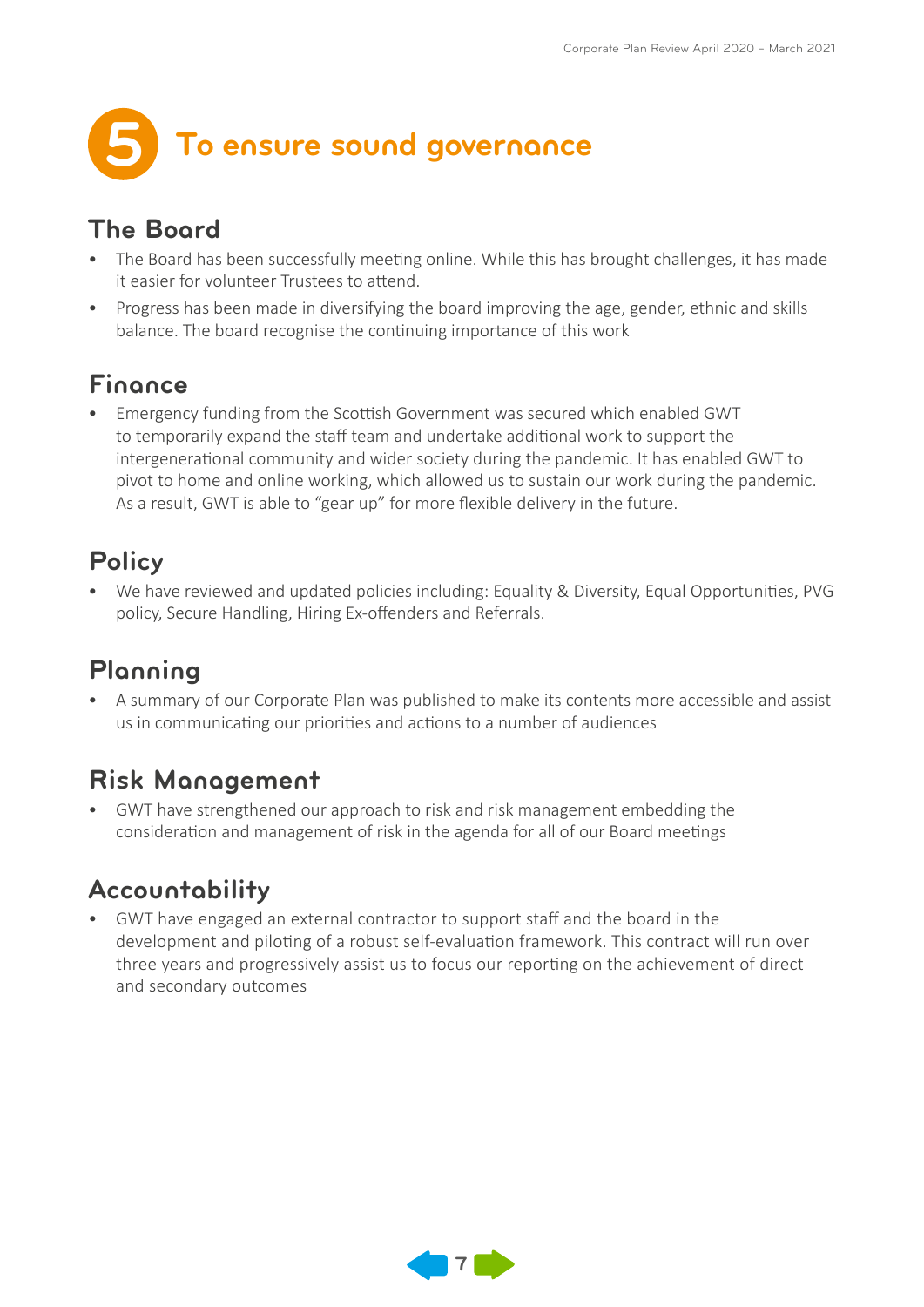## **Delivering Our Vision – What We Will Do**

#### **1. To enable Scotland to become an intergenerational nation**

| <b>Strategic Aim</b>                    | <b>Actions</b>                                                                                                                                                                                                                                                                                                                                                                                                                  |
|-----------------------------------------|---------------------------------------------------------------------------------------------------------------------------------------------------------------------------------------------------------------------------------------------------------------------------------------------------------------------------------------------------------------------------------------------------------------------------------|
| <b>Publications</b>                     | Publish a suite of "thematic" good practice fact sheets<br>$\bullet$<br>Publish a guidance document for care homes<br>$\bullet$<br>Refresh when required existing publications and guidance to<br>$\bullet$<br>ensure they remain current                                                                                                                                                                                       |
| <b>Training</b>                         | Continue to develop our online training offer<br>۰<br>Build IG training capacity<br>٠<br>Expand delivery of workplace and work-focussed training<br>$\bullet$<br>programmes<br>• Advocate for the inclusion of IG training in the initial professional<br>learning of key professionals across disciplines<br>Deliver training programmes tailored to the needs of partnerships<br>(place and interest) and whole organisations |
| <b>Communications</b>                   | Lead the delivery of an international intergenerational week<br>$\bullet$<br>campaign<br>Continue to develop and improve communication with GWT<br>$\bullet$<br>members and partners<br>Utilise new and emerging media technologies to support<br>$\bullet$<br>communication<br>Make effective use of social media to support all strands of the<br>$\bullet$<br>organisation's work                                            |
| <b>Conferences and</b><br><b>Events</b> | Deliver an annual national conference with increasing reach<br>$\bullet$                                                                                                                                                                                                                                                                                                                                                        |
| <b>Consultancy</b>                      | Utilise our expertise to support the development of projects and<br>$\bullet$<br>initiatives that could benefit from the integration of IG work in their<br>practice                                                                                                                                                                                                                                                            |

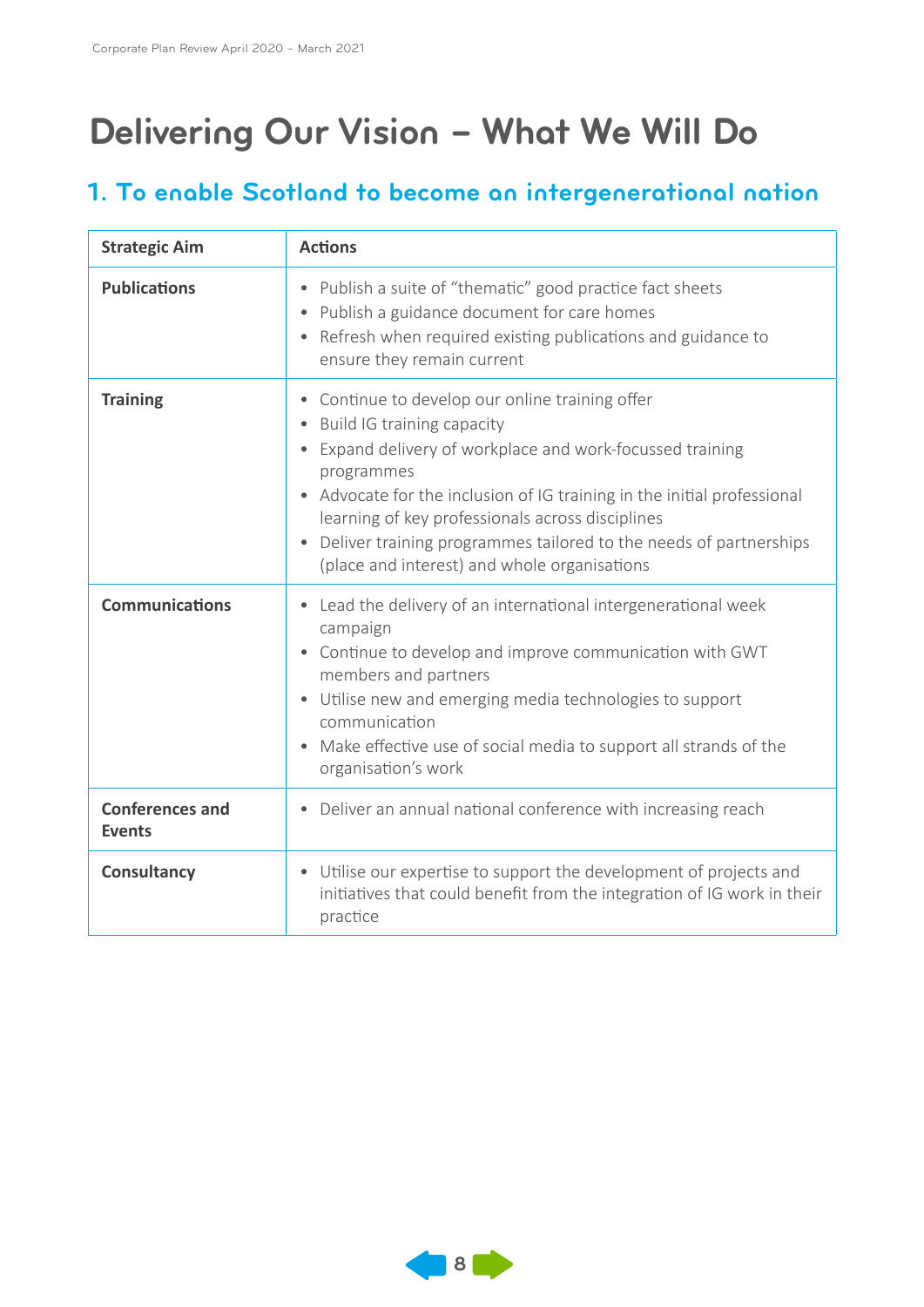#### **2. To influence national and local policy in favour of intergenerational practice**

| <b>Strategic Aim</b>                        | <b>Actions</b>                                                                                                                                                                   |
|---------------------------------------------|----------------------------------------------------------------------------------------------------------------------------------------------------------------------------------|
| <b>External engagement</b><br>and relations | • Continue to promote our "manifesto for an intergenerational<br>Scotland"<br>Strengthen partnerships with key organisations and networks<br>$\bullet$                           |
|                                             | across sectors                                                                                                                                                                   |
|                                             | Maintain and develop working relationships with key Scottish<br>$\bullet$<br>Government departments                                                                              |
|                                             | Promote IG practice with key national and<br>$\bullet$<br>local leaders                                                                                                          |
|                                             | Promote GWT's "expert" role in IG practice and share good practice<br>$\bullet$<br>from academics and practitioners from across the world                                        |
|                                             | Be responsive to changing priorities and needs<br>$\bullet$                                                                                                                      |
|                                             | Continue to develop a National Intergenerational Database<br>$\bullet$<br>to follow progress and collate numbers of people involved in<br>intergenerational work across Scotland |
| <b>Policy Groups</b>                        | Contribute expertise to key policy and practice forums<br>۰                                                                                                                      |

#### **3. To promote, support and increase innovation in intergenerational practice in Scotland**

| <b>Strategic Aim</b>       | <b>Actions</b>                                                                                                                                                                                                                                                                                                                               |
|----------------------------|----------------------------------------------------------------------------------------------------------------------------------------------------------------------------------------------------------------------------------------------------------------------------------------------------------------------------------------------|
| <b>Research</b>            | Promote new research initiatives, in response to societal changes<br>٠<br>• Strengthen evaluation in IG practice<br>• Collate and share learning from existing evaluation of IG practice                                                                                                                                                     |
| <b>Innovative Projects</b> | • Stimulate and lead action research projects in key areas – including<br>IG housing, education (attainment and achievement) and<br>workplace learning<br>• Widen IG practice beyond day care/schools and care homes<br>Develop new and creative use of digital technologies to facilitate<br>$\bullet$<br>relationships between generations |
| Recognition                | • Deliver an Annual National Award Scheme to recognise<br>achievement in IG practice                                                                                                                                                                                                                                                         |